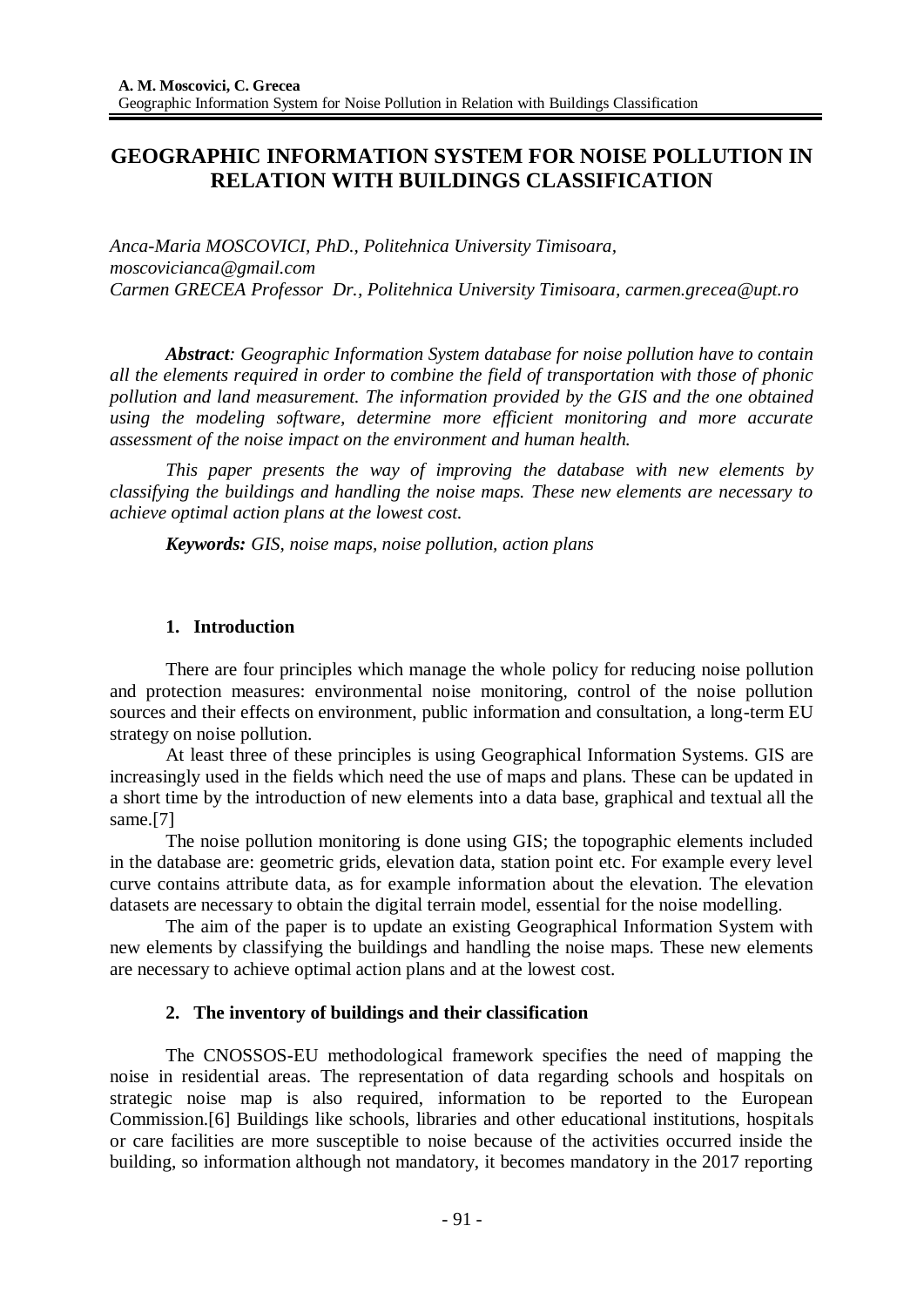process (the date of coming into force of CNOSSOS-EU) and must be monitored from now on.

Noise mapping is a new way to comprehend phonic pollution. An acoustic map has as the main purpose the identification of the strategic points, where pollution reaches peak levels, the identification of the noisiest zones and also of the non-impact areas, where pollution caused by road traffic is neglectable. [4]

As it was mentioned before, the documentation and mapping of noise are necessary for the implementation of rules regarding noise control and monitoring. Information technology, as Geographic Information Systems, comes to support the traffic efficiency policies, according to the needs and health demands of local communities. GIS provide the maps necessary to achieve the strategic plans. These plans shall be used to tackle noise pollution and to develop proper urban planning projects.

Specific data for a construction introduced in GIS are about land survey of existing buildings, representing their footprints and entering data regarding the number of floors, in other words the height regime of buildings, data on the number of residents. [5]

| 2. MapSys 10.0 - JDN59 14+230-36+150.pr51<br>$\mathbf{z}$ |               |                             |   | $\mathbf{x}$<br><b>BUILDING G - Editare Inregi</b> |                |                          |
|-----------------------------------------------------------|---------------|-----------------------------|---|----------------------------------------------------|----------------|--------------------------|
| 信 Baza de date                                            |               | o<br>$\blacksquare$         |   | <b>NR</b>                                          | 916            |                          |
| Baza de date<br>Tabel<br>Interogare<br><b>Extras</b>      |               |                             |   | <b>IDLN</b>                                        | 12048          |                          |
| %,%, 9 "Di@ITOI!!!& ፌ& AADREID"OID"OIQ!@ @P               |               |                             |   | <b>IDTX</b>                                        |                | ▼                        |
| <b>B</b> DB                                               | <b>NR</b>     | <b>IDLN</b>                 | ▴ | <b>NRCAD</b>                                       | 100.380        |                          |
| 白 图 E\DOCTORAT 2\2014\TURA 2 ODORHEN CN                   | $\Box$ 913    | 12047                       |   | <b>SUPRAFATA</b>                                   | 973.6670       |                          |
| <b> G BUILDING G</b>                                      | $\Box$ 914    | 12047                       |   | <b>PERIMETRUL</b>                                  | 159.97         |                          |
| BUILDING G DESTINATIA<br>$\blacksquare$ iii               | $\Box$ 915    | 12048                       |   |                                                    | 84.907         |                          |
| BUILDING G NRCAD<br>!… ⊞ I                                | 916           | 12048                       |   | <b>SECTORDRUM</b>                                  | DN59 14+230-36 |                          |
| <b>BUILDING G TIPCLADIRE</b><br>L.                        | $\square$ 917 | 12049                       |   | <b>ZONA</b>                                        |                |                          |
|                                                           | $\Box$ 918    | 12049                       |   | <b>DESTINATIA</b>                                  | scoala         |                          |
|                                                           | $\Box$ 919    | 12052                       |   | <b>TIP</b>                                         |                |                          |
|                                                           | $\Box$ 920    | 12052                       | ▼ | <b>INALTIME</b>                                    | 16.800000      | $\overline{\phantom{a}}$ |
| Ш<br>ь                                                    | $\Box$ 971    | 12053                       |   | <b>LOCUINTE</b>                                    |                |                          |
| Help F1                                                   |               | Total:5680 .:<br>Curent:916 |   | <b>NRNIVELE</b>                                    | 3              | 16.800000                |

Fig. 1. Querying the BUILDING database

The inventory of buildings and photographing them were used for mapping the sound insulation of existing buildings on the site.



Fig.2. House  $-$  type 1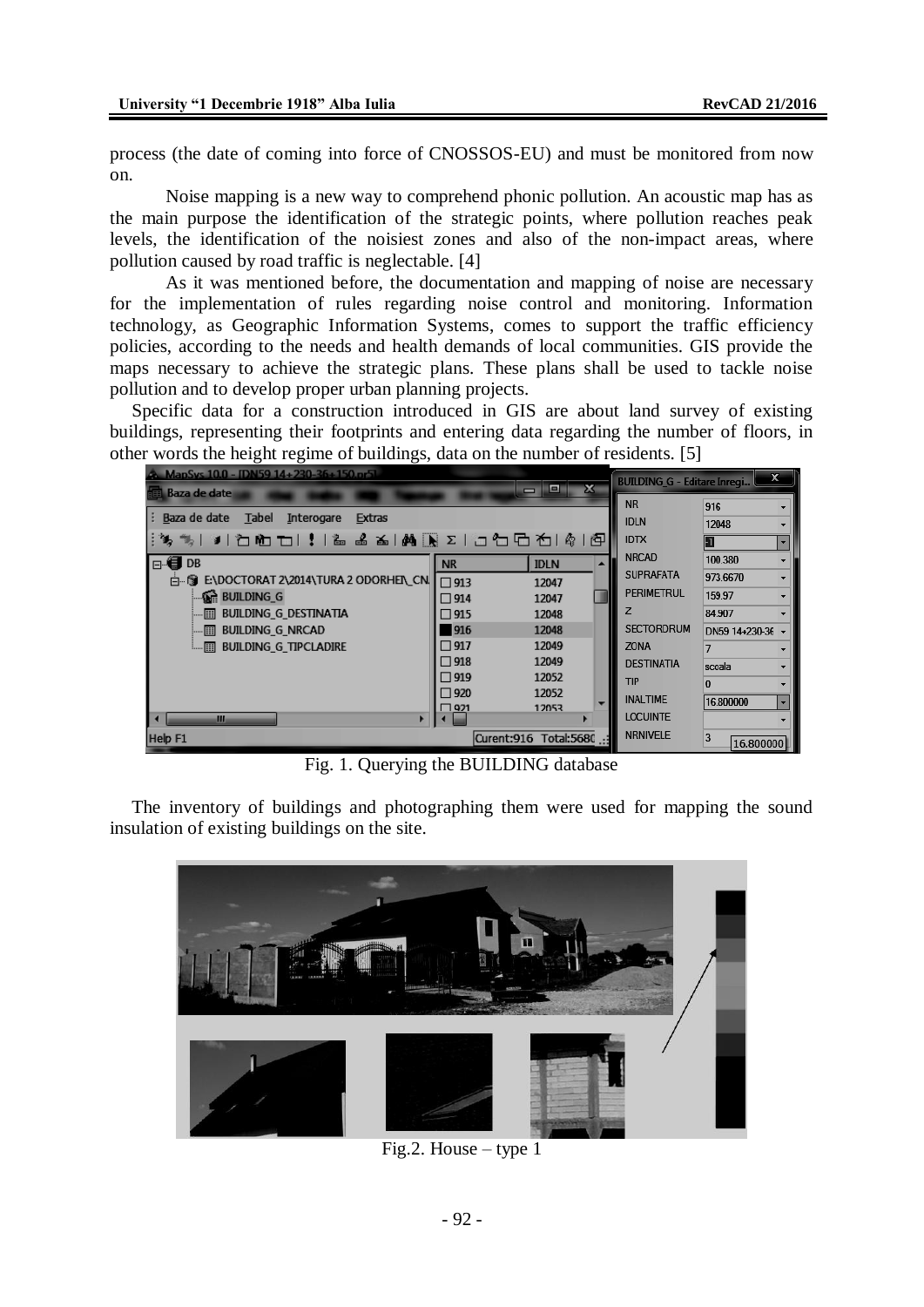The AAC masonry has a density about  $400\pm30$  kg/m<sup>3</sup> or even  $300\pm25$  kg/m<sup>3</sup>. This density of the masonry provides the absorption of airborne noise and the Weighted Sound Reduction Index depends on the wall weight.



Fig. 3.House – type 2Well maintained building, plastered, old rooftop



Fig.4. House – type 3 Old house of unfired bricks, damaged plaster, PVC window, old rooftop

We identified construction similarities that we have categorized as you can see in Fig. 2,3,4. For this classification we have used the "Normative document regarding acoustics in structures and urban areas, code C 125/2013. Design and implementation of sound insulation measures and acoustic work in buildings". [3] On the selected area of interest, every building was customized with particular hatches, depending on Rw index, which represent the Weighted Sound Reduction Index.(table 1)

Table 1. Weighted Sound Reduction Index specific for different type of construction material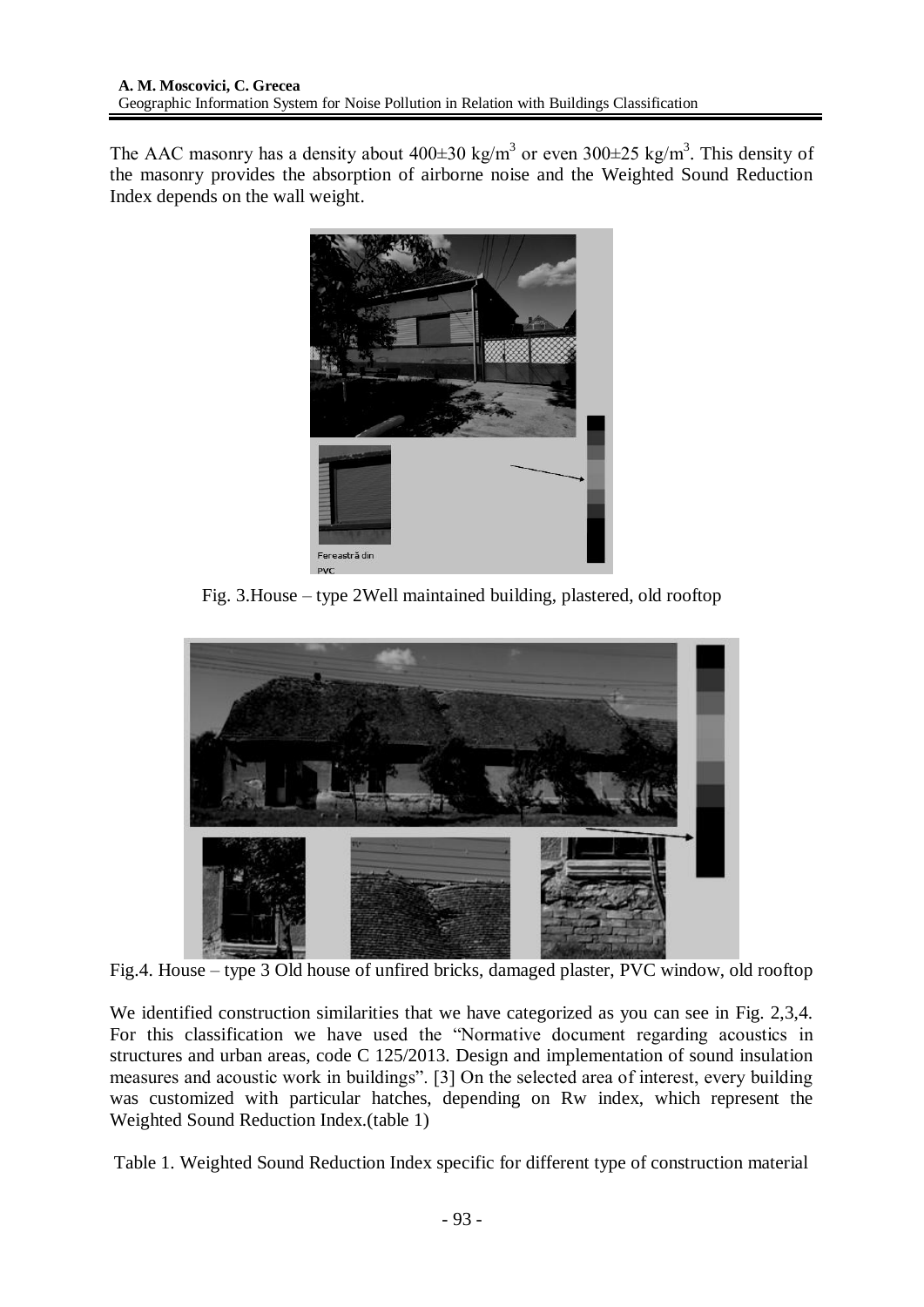| Structure                                                                                                                                                                                                                                          | Total weight $(kg/m^2)$ | $Rw$ index $(dB)$ |
|----------------------------------------------------------------------------------------------------------------------------------------------------------------------------------------------------------------------------------------------------|-------------------------|-------------------|
| Unplastered concret slab 20.5 cm                                                                                                                                                                                                                   | 512,3                   | 55                |
| Unplastered concret slab 23 cm                                                                                                                                                                                                                     | 575                     | 56                |
| Reinforced concrete walls – thickness 11 cm                                                                                                                                                                                                        | 313                     | 51                |
| Masonry with fired clay bricks $(1600 \text{ kg/m}^3)$ with<br>the following dimensions $(2 \text{ cm} + 29 \text{ cm} + 2 \text{ cm})$                                                                                                            | 532                     | 54                |
| Blocks approx. 630 kg/m <sup>3</sup> plastered on both<br>sides, with the layer of plaster of 2 cm; $= 1700/224$<br>kg/m <sup>3</sup> (2cm + $24$ cm + 2cm)                                                                                        |                         | 47                |
| Pitched roof (no tiles)                                                                                                                                                                                                                            |                         | 41                |
| Pitched roof (fired clay tiles)                                                                                                                                                                                                                    |                         | 50                |
| Pitched roof (metal sheet roof)                                                                                                                                                                                                                    |                         | $51 - 55$         |
| Windows $(4-6-10$ mm glass)<br>The glass sheets must have different thickness<br>The bigger the space between the panes of glass,<br>the more efficient is the window.<br>The replacement of air with Argon increases the<br>insulation efficiency |                         | 31-40             |
| Structure: AAC (autoclaved aerated concrete)<br>strip – 12.5 cm; porous plates – 4 cm; air – 6 cm; $\frac{135}{135}$<br>AAC strip $-7.5$ cm                                                                                                        |                         | 53                |

The presented pictures show the buildings' condition from the selected area of interest, put into a .dxf file. Fig. 5.



Fig.5. The buildings' condition from the selected area of interest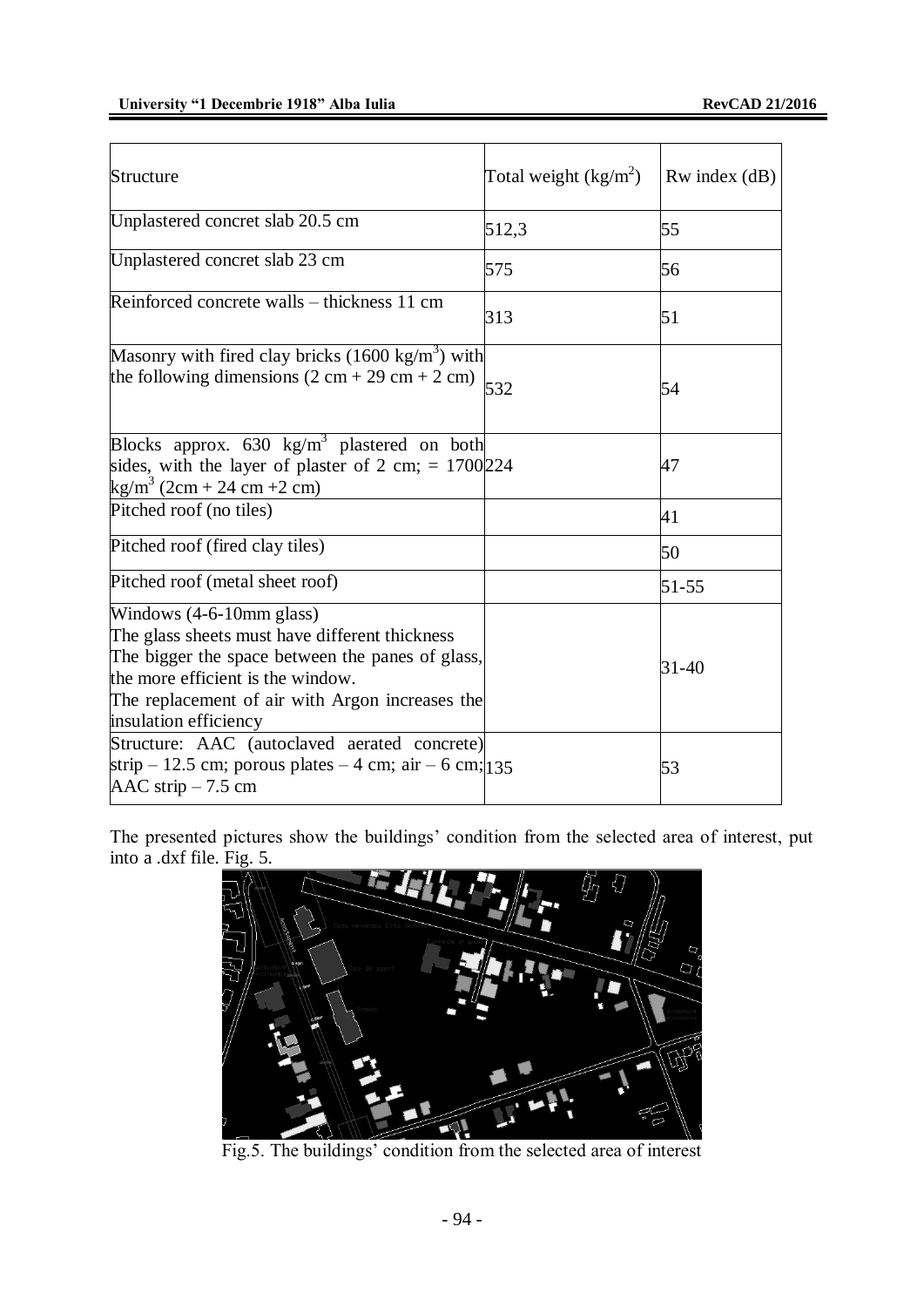GIS use digital information, for which various digitized data creation methods are used. One method is digitization, where a hard copy map or survey plan is transferred into a digital medium through the use of a computer-aided design program, and geo-referencing capabilities. Digitizing involves the tracing of geographic data directly on top of the aerial imagery instead of by the traditional method of tracing the geographic form on a separate digitizing tablet.[2]

In order to analyze the situation on the field, we have georeferenced the 2012 noise map to add the information in Stereo 70 cartographic projection.(Fig.6) Georeferencing an image involves aligning it to a defined coordinate system in this case Stereo 70.



Fig.6. The georeferenced map noise



Fig.7. Overlapping of building classification on the noise map

The figure representing the overlapping of building classification (Fig. 7.) on noise map reveals:

Noise sensitive buildings (like kindergartens, schools, cultural buildings) – with black hatching;

Industrial buildings  $-$  with blue hatching;

- Household annexes, important for noise modelling, but have no effect on residents noise exposure – with white hatching;